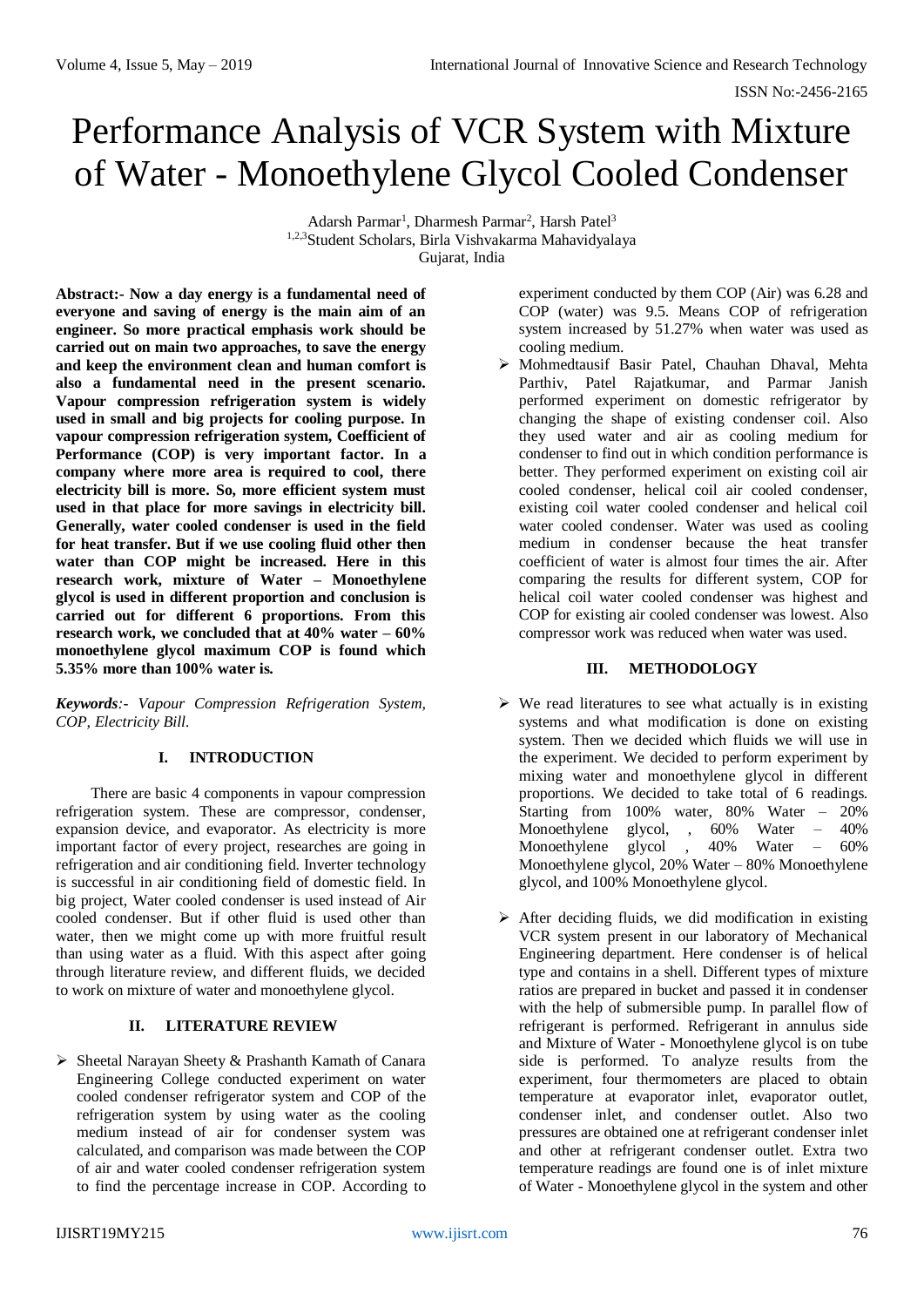ISSN No:-2456-2165

is outlet mixture of Water - Monoethylene glycol from the system. From electric meter of the system, indirectly power used in the system is calculated.

- *During experiment, we took 9 readings which are,*
- $\bullet$  T1 = Temperature of refrigerant at evaporator outlet  $(^0C)$
- T2 = Temperature of refrigerant at condenser inlet  $({}^{0}C)$
- T3 = Temperature of refrigerant at condenser outlet  $(^0C)$
- T4 = Temperature of refrigerant at evaporator inlet  $({}^{0}C)$
- T5 = Inlet Temperature of water/glycol  $({}^{0}C)$
- T6 = Outlet Temperature of water/glycol  $(^0C)$
- P1= Pressure of refrigerant at condenser inlet (psi)
- P2= Pressure of refrigerant at condenser outlet (psi)
- Power inlet (Time for 10 pulse revolution)

After taking reading, we calculated compressor work and COP of the system of all the 6 proportion readings and then conclusion is made.



Fig 1



Fig 2



Fig 3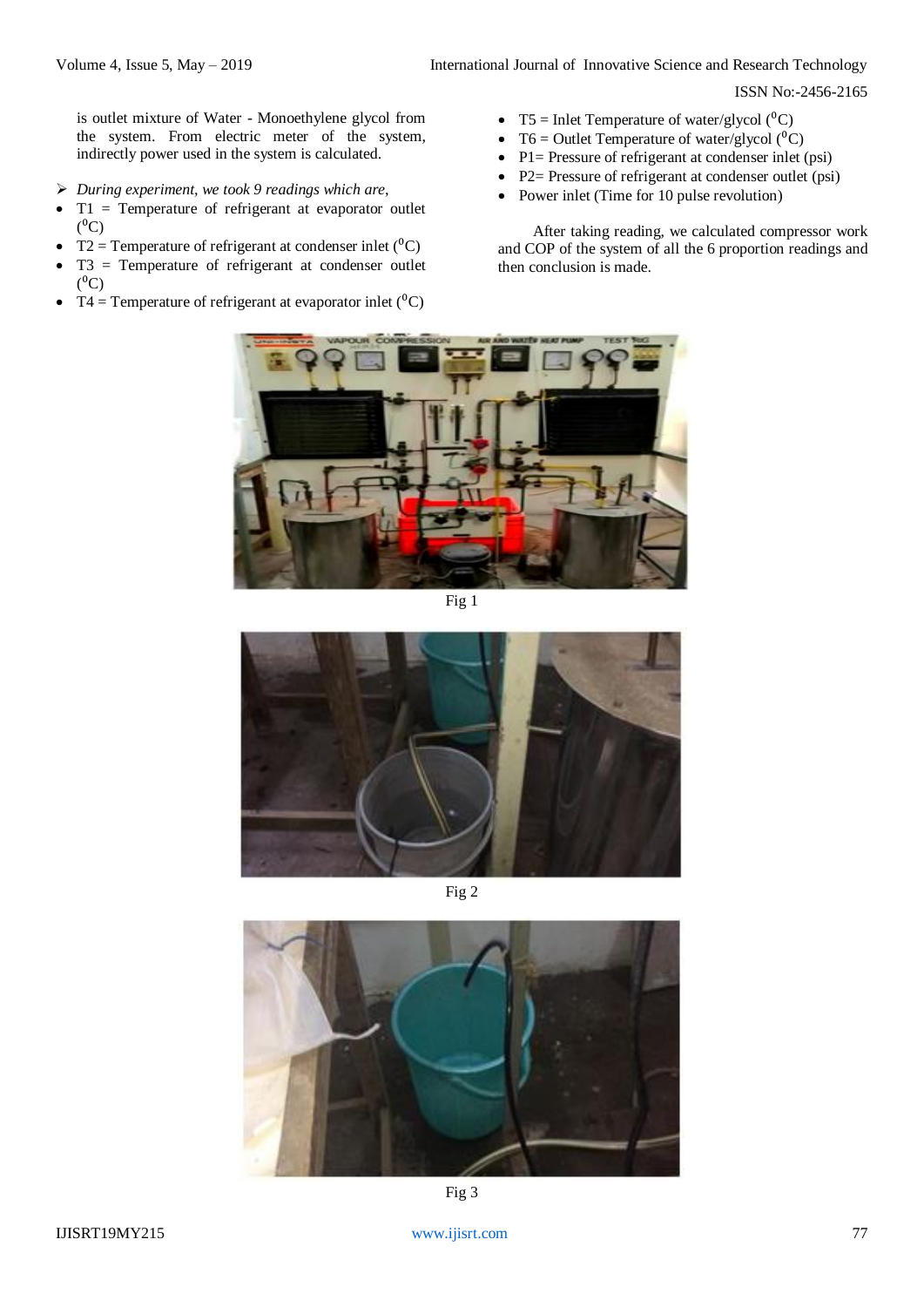ISSN No:-2456-2165

|                | $T_1(^0C)$ | $T_1(^0C)$ | $T_1$ ( <sup>0</sup> C) | $T_1$ ( <sup>0</sup> C) | $T_1(^0C)$ | $T_1(^0C)$ | $P_1$ (psi) | $P_1$ (psi) | Power inlet (Time<br>for 10 revolution) |
|----------------|------------|------------|-------------------------|-------------------------|------------|------------|-------------|-------------|-----------------------------------------|
| 100%<br>Glycol | 26         | 68         | 39                      | 20                      | 28         | 41.5       | 143         | 138         | 34                                      |
| $80G - 20W$    | 25         | 67         | 35                      | 18.5                    | 27         | 42.5       | 139         | 134         | 34.8                                    |
| $60G - 40W$    | 26         | 63         | 34                      | 21                      | 27         | 40         | 135         | 125         | 35.1                                    |
| $40G - 60W$    | 25.5       | 66.5       | 30.5                    | 19.5                    | 26         | 34         | 132         | 125         | 40.44                                   |
| $20G - 80W$    | 26.5       | 67         | 31                      | 20.5                    | 27.5       | 32         | 130         | 125         | 41                                      |
| 100% Water     | 26.5       | 68         | 29.5                    | 21                      | 28<br>---  | 30.5       | 128         | 122         | 41.2                                    |

Table 1

# **IV. RESULT ANALYSIS**

After finding requires readings for compressor work and COP of the system, calculation is done to find compressor work and COP of the system. Following is the sample calculation of 100% water system.

Here,

- $h1$  = Enthalpy at compressor inlet (kJ/kg)
- h<sub>2</sub> Enthalpy at condenser inlet (kJ/kg)
- $h3$  = Enthalpy at condenser outlet (kJ/kg)
- $\bullet$  h4= Enthalpy at evaporator inlet (kJ/kg)

From p-H chart of R-134a,

- $\bullet$  h1= 415 kJ/kg
- $h2 = 451$  kJ/kg
- h3= 240 kJ/kg
- $h4 = 240kJ/kg = h3$

COP of Refrigeration system,

 $(COP)$ ]  $_R=(h_1-h_4)/(h_2-h_1)$  $= (415-240)/(451-415)$  $= 4.86$ 

COP of Heat Pump,  $(COP)P = 1 + (COP)R$  $= 1 + 4.86$  $= 5.86$ 

For Compressor work,  $3000$  rev = 1 kWh So,  $10 \text{ rev} = 12 \text{ kJ}$ 

Compressor Work = 12/time in second  $= 12/41.2$  $= 0.2913$  kW

Similarly calculating COP and Compressor Work for all proportion we will get,

|                     | $h_1$<br>(kJ/kg) | h <sub>2</sub><br>(kJ/kg) | h <sub>3</sub><br>(kJ/kg) | $h_4$<br>(kJ/kg) | $(COP)_{R} = \frac{h_1 - h_4}{h_2 - h_1}$ | $(COP)_{P} =$<br>$1 + (COP)_{R}$ | Heat in condenser<br>(kJ/kg) | Compressor<br>Work (kW) |
|---------------------|------------------|---------------------------|---------------------------|------------------|-------------------------------------------|----------------------------------|------------------------------|-------------------------|
| 0% Glycol           | 415              | 451                       | 258                       | 258              | 4.36                                      | 5.36                             | 193                          | 0.3529                  |
| 80%G - 20%W         | 416              | 450                       | 250                       | 250              | 4.88                                      | 5.88                             | 200                          | 0.3448                  |
| $60\%$ G - 40% W    | 415              | 447                       | 251                       | 251              | 5.12                                      | 6.12                             | 196                          | 0.3419                  |
| $40\%$ G - 60% W    | 416              | 450                       | 248                       | 248              | 4.94                                      | 5.94                             | 202                          | 0.2961                  |
| $20\%$ G - $80\%$ W | 414              | 453                       | 248                       | 248              | 4.26                                      | 5.26                             | 205                          | 0.293                   |
| 100% Water          | 415              | 451                       | 240                       | 240              | 4.86                                      | 5.86                             | 211                          | 0.2913                  |

Table 2